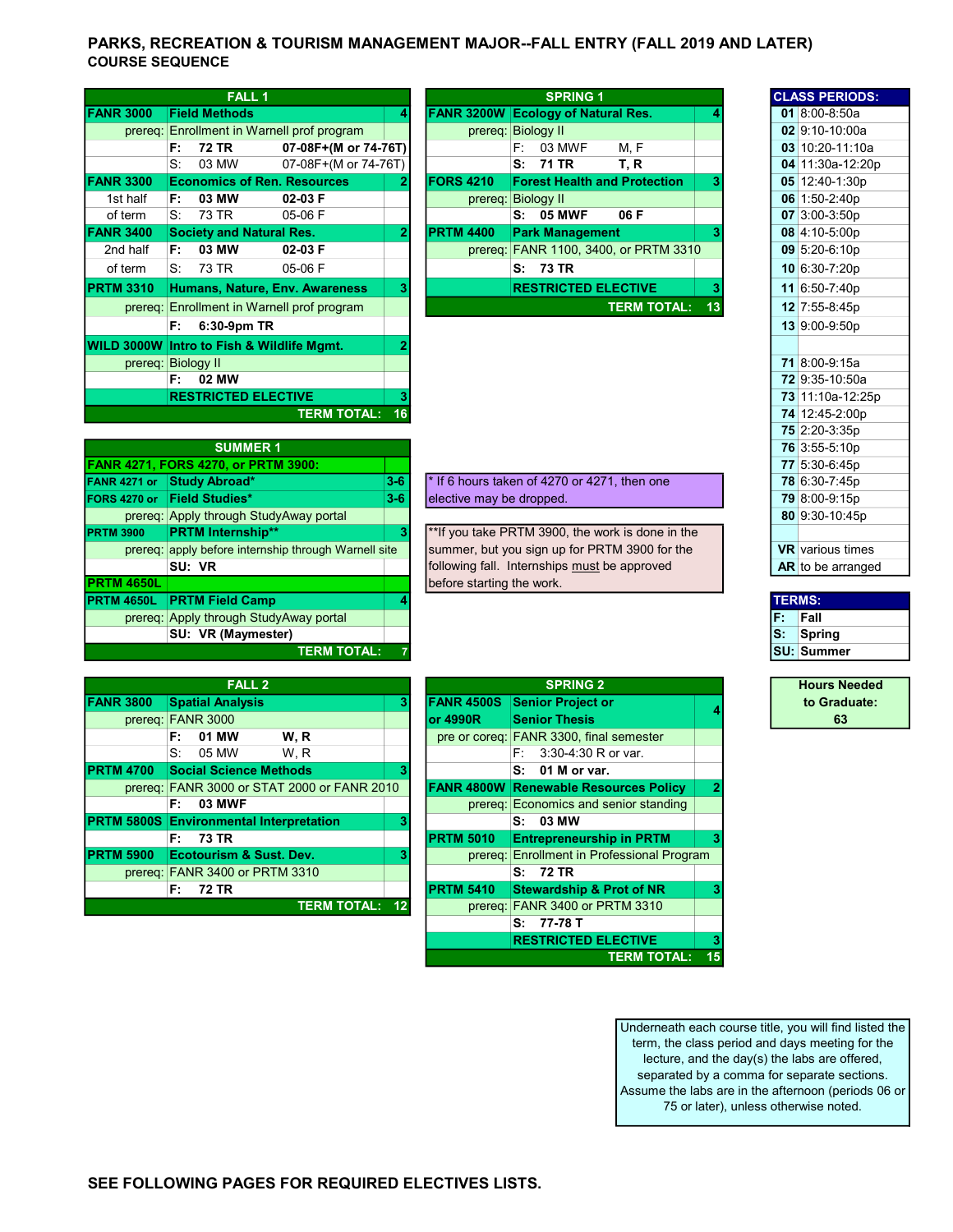## PARKS, RECREATION & TOURISM MANAGEMENT MAJOR--FALL ENTRY (FALL 2019 AND LATER) COURSE SEQUENCE (CONTINUED)

#### RESTRICTED ELECTIVES (NEED 9 HOURS TOTAL FROM ANY CATEGORY):

Excess Credit from FORS 4270 and FANR 4271 may be applied towards major electives.

| <b>Environmental Education</b> |                                               |   | <b>Tourism</b>   |                                         |   |    | <b>CLASS PERIODS:</b>   |
|--------------------------------|-----------------------------------------------|---|------------------|-----------------------------------------|---|----|-------------------------|
| <b>AESC 4920S</b>              | <b>FOCUS: Service Learning Exper.</b>         | 3 | <b>AAEC 3200</b> | <b>Selling in Agribusiness</b>          | 3 |    | 01 8:00-8:50a           |
|                                | prereg: permission of department              |   |                  | prereq: AAEC 2580 or ECON 2106          |   |    | 02 9:10-10:00a          |
| <b>AGCM 3600</b>               | <b>Event &amp; Instructional Planning</b>     | 3 | <b>AAEC 4720</b> | <b>Applied Intl. Dev. Econ.</b>         | 3 |    | $03 10:20-11:10a$       |
|                                | prereq: AGCM 1200 or COMM 1110                |   |                  | prereq: AAEC 2580 or ECON 2106          |   |    | 04 11:30a-12:20p        |
| <b>AGED 2001</b>               | <b>Teaching with Animals</b>                  | 3 | <b>AAEC 4980</b> | <b>Agribusiness Mgmt.</b>               | 3 |    | 05 12:40-1:30p          |
|                                | prereq: AGCM 1200 or COMM 1110                |   |                  | prereq: ACCT 2101, FINA 3001, MARK 3001 |   |    | 06 1:50-2:40p           |
| <b>AGED 4340</b>               | Dev. Commun. Programs in Ag                   | 3 | <b>ANTH 2265</b> | <b>Intro to Cultural Anthropol.</b>     | 3 |    | 07 3:00-3:50p           |
|                                | prereq: Chemistry I, BIOL 1107, & Precalculus |   |                  | prereq: ANTH 1102                       |   |    | 08 4:10-5:00p           |
| <b>AGED 4350</b>               | <b>Curriculum Planning in Ag Ed</b>           | 3 | <b>ANTH 3200</b> | <b>How the World Works</b>              | 3 |    | 09 5:20-6:10p           |
| prereq:                        | Chemistry I, BIOL 1107, & Precalculus         |   | prereq none      |                                         |   |    | 10 6:30-7:20p           |
| <b>AGED 4360</b>               | <b>Instruct. Strategies in Ag Ed</b>          | 3 | <b>ANTH 3235</b> | <b>Anthro. of Roots &amp; Rooting</b>   | 3 |    | 11 6:50-7:40p           |
|                                | prereq: Chemistry I, BIOL 1107, & Precalculus |   |                  | prereq: ANTH 1102                       |   |    | 12 7:55-8:45p           |
| <b>AGED 4370</b>               | <b>Agricultural Sci. for Teachers</b>         | 3 | <b>ANTH 4842</b> | <b>Inst. Dim. of Sustainability</b>     | 3 |    | 13 9:00-9:50p           |
|                                | prereq: BIOL 1107                             |   | prereq: none     |                                         |   |    |                         |
| <b>ALDR 3820</b>               | <b>Reflections on Fighting Hunger</b>         | 3 | <b>ENTR 5500</b> | Intro to Entrepreneurship               | 3 |    | 71 8:00-9:15a           |
|                                | prereq: sophomore standing                    |   |                  | prereq: ECON 2105 or 2106               |   |    | 72 9:35-10:50a          |
| <b>ALDR 4710</b>               | <b>International Agricultural Dev.</b>        | 3 | <b>ENVM 4650</b> | <b>Environmental Economics</b>          | 3 |    | 73 11:10a-12:25p        |
| prereq: none                   |                                               |   |                  | prereq: AAEC 2580 or ECON 2106          |   |    | 74 12:45-2:00p          |
| <b>ANTH 3090</b>               | <b>Evolution of Human Ecosystems</b>          | 3 | <b>HIPR 4000</b> | <b>Intro to Historic Preserv.</b>       | 3 |    | 75 2:20-3:35p           |
|                                | prereq: ANTH 1102 or permission of department |   |                  | prereq: permission of department        |   |    | 76 3:55-5:10p           |
| <b>CRSS 3050</b>               | <b>Introduction to Water Quality</b>          | 4 | <b>HIPR 4072</b> | <b>Issues in Intl. Herit. Cons.</b>     | 3 |    | 77 5:30-6:45p           |
|                                | prereq: Chemistry I and Biology I             |   | prereq: none     |                                         |   |    | 78 6:30-7:45p           |
| <b>EDIT 4180</b>               | <b>Instructional Development</b>              | 3 | <b>HIPR 4100</b> | <b>Cultural Resource Assmt.</b>         | 3 |    | 79 8:00-9:15p           |
|                                | prereq: EDIT 4170                             |   |                  | prereq: HIPR 4000                       |   |    | 80 9:30-10:45p          |
| <b>EDIT 4210</b>               | <b>Learning Environments Design</b>           | 3 | <b>HIPR 4510</b> | <b>Preservation Economics</b>           | 3 |    |                         |
|                                | prereq: EDIT 4180                             |   |                  | prereq: permission of department        |   |    | <b>VR</b> various times |
| <b>EDUC 2130</b>               | <b>Exploring Learning &amp; Teaching</b>      | 3 | <b>LAND 2310</b> | <b>Intro to Sustainability</b>          | 3 |    | AR to be arranged       |
| prereq: none                   |                                               |   | prereq: none     |                                         |   |    |                         |
| <b>ENTO 2010</b>               | <b>Insects and the Environment</b>            | 3 | <b>MARK 3001</b> | <b>Principles of Marketing</b>          | 3 |    | <b>TERMS:</b>           |
| prereq: none                   |                                               |   | prereq: none     |                                         |   | F. | Fall                    |
| <b>ESCI 4430</b>               | <b>Science Curr, for Middle Grades</b>        | 3 | <b>MARK 4450</b> | <b>Social Media Mktg Strategy</b>       | 3 | S: | Spring                  |
|                                | coreg: GEOL 4750                              |   |                  | coreg: MARK 3000 or 3001                |   |    | <b>SU: Summer</b>       |
| <b>FANR 4444S</b>              | <b>Foundations of Envir. Education</b>        | 3 | <b>PHIL 4220</b> | <b>Environmental Ethics</b>             | 3 |    |                         |
| prereq: none                   |                                               |   |                  | prereq: PHIL 2200 or PHIL 3000+         |   |    | <b>Hours Needed</b>     |
|                                | <b>74 TR</b><br>S:                            |   | <b>POLS 4090</b> | <b>Social Justice</b>                   | 3 |    | to Graduate:            |
| <b>GEOG 1125</b>               | <b>Resources, Society &amp; Environ.</b>      | 3 | prereq: none     |                                         |   |    | 65                      |
| prereq: none                   |                                               |   | <b>PRTM 5700</b> | <b>Community Tourism</b>                | 3 |    |                         |
| <b>PHIL 2020</b>               | <b>Logic and Critical Thinking</b>            | 3 |                  | prereq: FANR 3400 or PRTM 3310          |   |    |                         |
| prereq: none                   |                                               |   |                  | <b>76 TR</b><br>S:                      |   |    |                         |
|                                | or other, advisor-approved course             |   | <b>PSYC 2150</b> | <b>Underst. Cultural Diversity</b>      | 3 |    |                         |

NOTE: preprequisites for non-Warnell courses are subject to change without notice

|              | nmental Education                             |   | Tourism          |                                                               |   |               | <b>CLASS PERIODS:</b>   |
|--------------|-----------------------------------------------|---|------------------|---------------------------------------------------------------|---|---------------|-------------------------|
| 4920S        | <b>FOCUS: Service Learning Exper.</b>         | 3 | <b>AAEC 3200</b> | <b>Selling in Agribusiness</b>                                | 3 |               | 01 8:00-8:50a           |
|              | prereq: permission of department              |   |                  | prereq: AAEC 2580 or ECON 2106                                |   |               | 02 9:10-10:00a          |
| 3600         | <b>Event &amp; Instructional Planning</b>     | 3 | <b>AAEC 4720</b> | <b>Applied Intl. Dev. Econ.</b>                               | 3 |               | 03 10:20-11:10a         |
|              | prereq: AGCM 1200 or COMM 1110                |   |                  | prereq: AAEC 2580 or ECON 2106                                |   |               | 04 11:30a-12:20p        |
| 2001         | <b>Teaching with Animals</b>                  | 3 | <b>AAEC 4980</b> | <b>Agribusiness Mgmt.</b>                                     | 3 |               | 05 12:40-1:30p          |
|              | prereq: AGCM 1200 or COMM 1110                |   |                  | prereq: ACCT 2101, FINA 3001, MARK 3001                       |   |               | 06 1:50-2:40p           |
| 4340         | Dev. Commun. Programs in Ag                   | 3 | <b>ANTH 2265</b> | <b>Intro to Cultural Anthropol.</b>                           | 3 |               | 07 3:00-3:50p           |
|              | prereq: Chemistry I, BIOL 1107, & Precalculus |   |                  | prereq: ANTH 1102                                             |   |               | 08 4:10-5:00p           |
| 4350         | <b>Curriculum Planning in Ag Ed</b>           | 3 | <b>ANTH 3200</b> | <b>How the World Works</b>                                    | 3 |               | 09 5:20-6:10p           |
|              | prereq: Chemistry I, BIOL 1107, & Precalculus |   | prereq: none     |                                                               |   |               | 10 6:30-7:20p           |
| 4360         | <b>Instruct. Strategies in Ag Ed</b>          | 3 | <b>ANTH 3235</b> | <b>Anthro. of Roots &amp; Rooting</b>                         | 3 |               | 11 6:50-7:40p           |
|              | prereg: Chemistry I, BIOL 1107, & Precalculus |   |                  | prereq: ANTH 1102                                             |   |               | 12 7:55-8:45p           |
| 4370         | <b>Agricultural Sci. for Teachers</b>         | 3 | <b>ANTH 4842</b> | <b>Inst. Dim. of Sustainability</b>                           | 3 |               | 13 9:00-9:50p           |
|              | prereq: BIOL 1107                             |   | prereq: none     |                                                               |   |               |                         |
| 3820         | <b>Reflections on Fighting Hunger</b>         | 3 | <b>ENTR 5500</b> | <b>Intro to Entrepreneurship</b>                              | 3 |               | 71 8:00-9:15a           |
|              | prereq: sophomore standing                    |   |                  | prereq: ECON 2105 or 2106                                     |   |               | 72 9:35-10:50a          |
| 4710         | <b>International Agricultural Dev.</b>        | 3 | <b>ENVM 4650</b> | <b>Environmental Economics</b>                                | 3 |               | 73 11:10a-12:25p        |
| prereq: none |                                               |   |                  | prereq: AAEC 2580 or ECON 2106                                |   |               | 74 12:45-2:00p          |
| 3090         | <b>Evolution of Human Ecosystems</b>          | 3 | <b>HIPR 4000</b> | <b>Intro to Historic Preserv.</b>                             | 3 |               | 75 2:20-3:35p           |
|              | prereq: ANTH 1102 or permission of department |   |                  | prereq: permission of department                              |   |               | 76 3:55-5:10p           |
| 3050         | <b>Introduction to Water Quality</b>          | 4 | <b>HIPR 4072</b> | <b>Issues in Intl. Herit. Cons.</b>                           | 3 |               | 77 5:30-6:45p           |
|              | prereq: Chemistry I and Biology I             |   | prereq: none     |                                                               |   |               | 78 6:30-7:45p           |
| 180          | <b>Instructional Development</b>              | 3 | <b>HIPR 4100</b> | <b>Cultural Resource Assmt.</b>                               | 3 |               | 79 8:00-9:15p           |
|              | prereq: EDIT 4170                             |   |                  | prereq: HIPR 4000                                             |   |               | 80 9:30-10:45p          |
| 210          | <b>Learning Environments Design</b>           | 3 | <b>HIPR 4510</b> | <b>Preservation Economics</b>                                 | 3 |               |                         |
|              | prereq: EDIT 4180                             |   |                  | prereq: permission of department                              |   |               | <b>VR</b> various times |
| 2130         | <b>Exploring Learning &amp; Teaching</b>      | 3 | <b>LAND 2310</b> | <b>Intro to Sustainability</b>                                | 3 |               | AR to be arranged       |
| prereq: none |                                               |   | prereq: none     |                                                               |   |               |                         |
|              |                                               |   |                  |                                                               |   |               |                         |
| 2010         | <b>Insects and the Environment</b>            | 3 | <b>MARK 3001</b> | <b>Principles of Marketing</b>                                | 3 | <b>TERMS:</b> |                         |
| prereq: none |                                               |   | prereq: none     |                                                               |   | F.            | Fall                    |
| 430          | <b>Science Curr. for Middle Grades</b>        | 3 | <b>MARK 4450</b> | <b>Social Media Mktg Strategy</b>                             | 3 | s:            | <b>Spring</b>           |
|              | coreq: GEOL 4750                              |   |                  | coreq: MARK 3000 or 3001                                      |   |               | <b>SU: Summer</b>       |
|              | 4444S Foundations of Envir. Education         | 3 | <b>PHIL 4220</b> | <b>Environmental Ethics</b>                                   | 3 |               |                         |
| prereq: none |                                               |   |                  | prereq: PHIL 2200 or PHIL 3000+                               |   |               | <b>Hours Needed</b>     |
|              | <b>74 TR</b><br>s:                            |   | <b>POLS 4090</b> | <b>Social Justice</b>                                         | 3 |               | to Graduate:            |
| 1125         | <b>Resources, Society &amp; Environ.</b>      | 3 | prereq: none     |                                                               |   |               | 65                      |
| prereq: none |                                               |   | <b>PRTM 5700</b> | <b>Community Tourism</b>                                      | 3 |               |                         |
| 020          | <b>Logic and Critical Thinking</b>            | 3 |                  | prereq: FANR 3400 or PRTM 3310                                |   |               |                         |
| prereq: none |                                               |   |                  | S: 76 TR                                                      |   |               |                         |
|              | r, advisor-approved course                    |   | <b>PSYC 2150</b> | <b>Underst. Cultural Diversity</b>                            | 3 |               |                         |
|              |                                               |   | prereq: none     |                                                               |   |               |                         |
|              |                                               |   | <b>PSYC 3200</b> | <b>Cultural Psychology</b>                                    | 3 |               |                         |
|              | preprequisites for non-Warnell courses        |   |                  | prereq: PSYC 1101                                             |   |               |                         |
|              | bject to change without notice                |   | <b>PSYC 4200</b> | <b>Social Psychology</b>                                      | 3 |               |                         |
|              |                                               |   |                  | pre or coreq: PSYC 2990 or 3990                               |   |               |                         |
|              |                                               |   | <b>RMIN 4000</b> | <b>Risk Mgmt. &amp; Insurance</b>                             | 3 |               |                         |
|              |                                               |   | prereq: none     |                                                               |   |               |                         |
|              |                                               |   | <b>SOCI 2730</b> | <b>Social Interaction</b>                                     | 3 |               |                         |
|              |                                               |   | prereq: none     |                                                               |   |               |                         |
|              |                                               |   | <b>SOCI 3010</b> | <b>Sociology of Culture</b>                                   | 3 |               |                         |
|              |                                               |   |                  | prereq: SOCI 1101 or 2600                                     |   |               |                         |
|              |                                               |   | <b>SOCI 3330</b> | On the Road: Tourists,                                        | 3 |               |                         |
|              |                                               |   |                  | prereq: SOCI 1101 or 2600                                     |   |               |                         |
|              |                                               |   | <b>SOCI 3400</b> | <b>Environmental Sociology</b>                                | 3 |               |                         |
|              |                                               |   |                  | prereq: SOCI 1101 or 2600                                     |   |               |                         |
|              |                                               |   | <b>SOCI 3730</b> | <b>Social Psychology</b>                                      | 3 |               |                         |
|              |                                               |   |                  | coreq: SOCI 1101 or 2600<br>or other, advisor-approved course |   |               |                         |

|    | <b>JLASS PERIODS:</b>   |
|----|-------------------------|
|    | 01 8:00-8:50a           |
|    | 02 9:10-10:00a          |
|    | 03 10:20-11:10a         |
|    | 04 11:30a-12:20p        |
|    | 05 12:40-1:30p          |
|    | 06 1:50-2:40p           |
|    | 07 3:00-3:50p           |
|    | 08 4:10-5:00p           |
|    | 09 5:20-6:10p           |
|    | 10 6:30-7:20p           |
|    | 11 6:50-7:40p           |
|    | 12 7:55-8:45p           |
|    | 13 9:00-9:50p           |
|    |                         |
| 71 | 8:00-9:15a              |
|    | 72 9:35-10:50a          |
|    | 73 11:10a-12:25p        |
|    | 74 12:45-2:00p          |
|    | 75 2:20-3:35p           |
|    | 76 3:55-5:10p           |
|    | 77 5:30-6:45p           |
|    | 78 6:30-7:45p           |
|    | 79 8:00-9:15p           |
|    | 80 9:30-10:45p          |
|    |                         |
|    | <b>VR</b> various times |
|    | AR to be arranged       |
|    |                         |
|    | <b>TERMS:</b>           |
| ì, | Fall                    |
|    |                         |

| <b>TERMS:</b> |                   |  |  |  |  |  |
|---------------|-------------------|--|--|--|--|--|
| F.            | Fall              |  |  |  |  |  |
| s.            | Spring            |  |  |  |  |  |
|               | <b>SU: Summer</b> |  |  |  |  |  |

| <b>Hours Needed</b> |
|---------------------|
| to Graduate:        |
| 65                  |